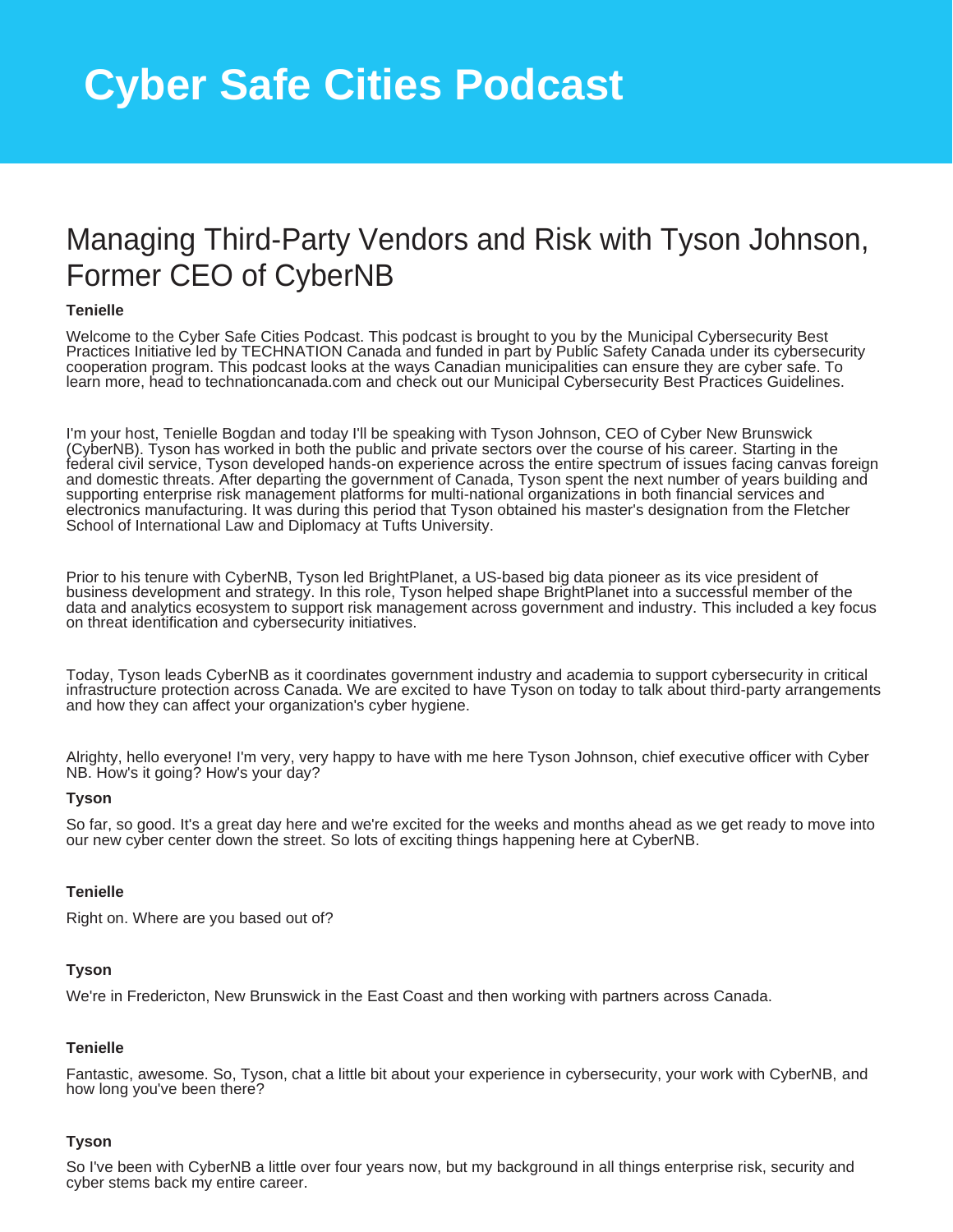I exited out of university and went into the intelligence service here in Canada, where I had a great introduction into all aspects of threat, including the digital cyber threat risk exposures. Worked in big industry; I went into banking then into electronics manufacturing, outsourced electronics manufacturing in a global footprint and worked closely with the enterprise risk partners in those large entities. Learned a lot along the way around all aspects of risk management from a pure security side to how you mitigate it through contractual exposure and review and in insurance. Then I went to work for a big data firm that collected open-sourced unstructured information to support advanced analytics for threat detection that supported a lot of organizations and government agencies. And then I received the tap on the shoulder to come out and help move CyberNB forward.

So for the last—let's say four plus years—I've been here with CyberNB in our critical infrastructure protection network, and we're excited about where we've come from and certainly where we're heading.

## **Tenielle**

That's awesome. CyberNB obviously has extensive experience in working with municipalities. Chat a little bit about your experience and any shifts, I guess you've seen within the past kind of three to five years since you started with the company to where we are now.

### **Tyson**

Great question. I think the biggest change we've seen—that continues, it's not going away—is just the ever-increasing threat landscape that organizations, in general, and certainly municipalities start to face. What that means is almost everything is now connected to the internet unlike years ago, where in each year it seems to double or triple or, exponentially grow in terms of the number of connected devices. And we're certainly connecting devices for all the right reasons. We want to have more data, more insights on how to better manage in the case of municipalities; how to better understand usage by citizens; how to better manage things like water and waste; and how to you better manage all the different municipal deliveries (i.e., the services that you deliver to your citizens).

But with that, you're now introducing new threat into the landscape. So, you're literally increasing that digital footprint that you have as a municipality.

And so that's the biggest trend we've seen is—that what might've been 10 years ago as simple as saying, 'well, the only thing that's connected is our IT System and it's simply the software that we're receiving emails from vendors or internally we use it systems to track certain metrics'—now you have IOT devices connected; you have machinery that's operating your roads and different technologies all around your municipality that are talking to each other and all that data is being saved somewhere; and then you want to have different people access that data. So, your threat landscape, your digital threat landscape—your digital world if you will—has grown exponentially.

And that's the biggest change that we're seeing—or the continuous trend we're seeing—is that if you didn't have your arms around cyber risk or digital resiliency back when things were simple, then you're going to struggle today because you likely don't even understand the size of your risk footprint or your digital footprint in today's new world.

So those are the big things that we see municipalities are really struggling to understand and get their arms around.

### **Tenielle**

Yeah, absolutely. And I completely agree with the connectivity and I think the connectivity plays right into what we're chatting about today. In third-parties and dealing with your third-party vendors obviously you can go super, super indepth to what risk management looks like with those third-party vendors. But keeping in mind that municipalities are small organizations. They don't have big, big IT teams or chief IT officers for a lot of them.

So, let's touch a little bit on the base level of what are some of the questions that you need to be asking those thirdparty vendors on a really, really basic level.

### **Tyson**

Absolutely, and I think you're right on to say, "how do we make this?"

These are business questions that we need to be asking. So the same way that you might ask questions on, are you financially solvent? Are you able to execute on the contract while on the cybersecurity side?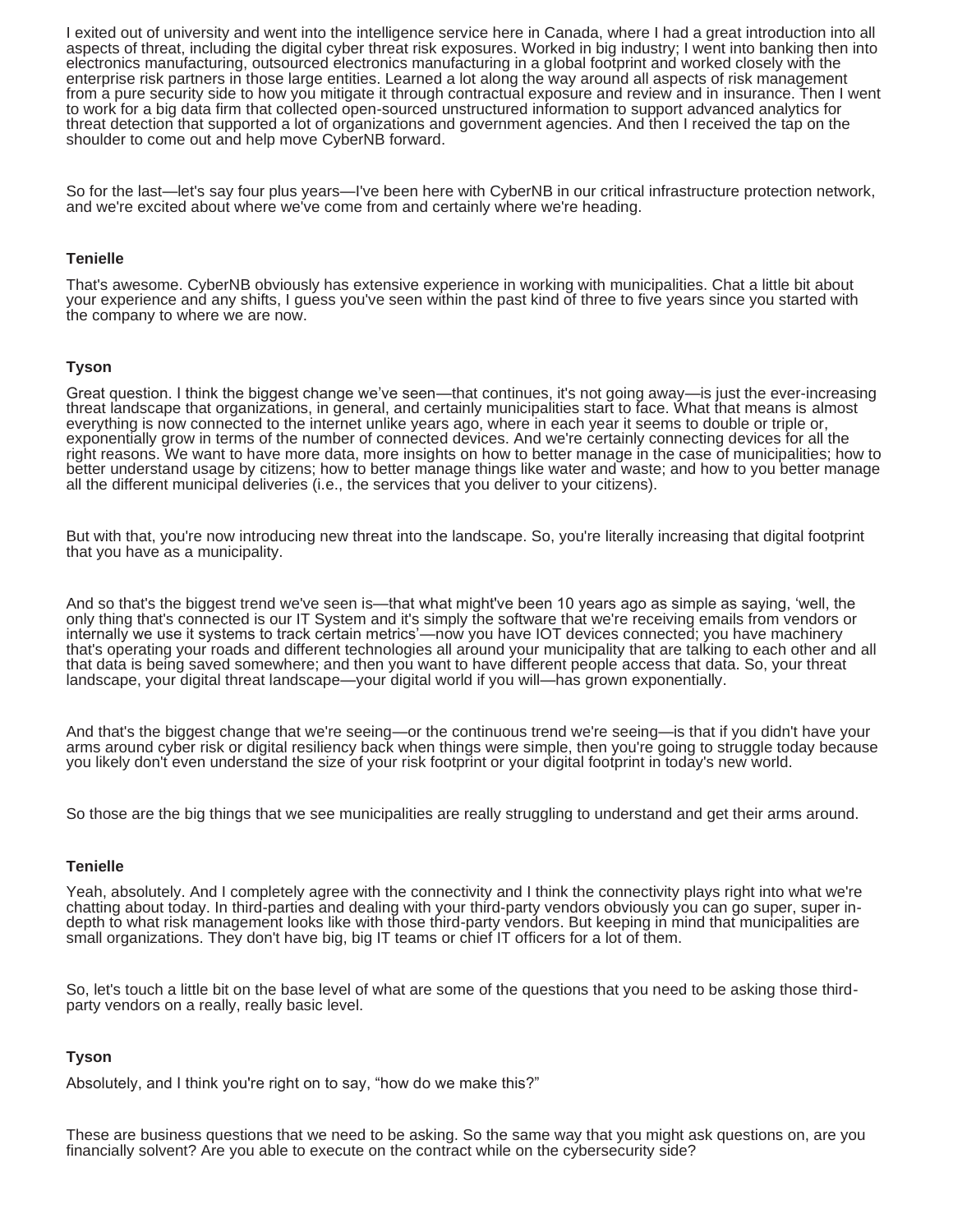Questions like: Does your company/organization have a cybersecurity certification for your business? Are you CyberSecure Canada certified? Are you CMMC certified out of the states? Are you ISO certified? What business certification do you have that could demonstrate you have hygiene in place that I can trust or that I can hold up to the light of day? That would be one question.

Another question would be: Do you have employee awareness programs in place for cybersecurity? Human factors still remain the largest risk in the cyberspace. So, what proof do you have that the employees—who in most organizations take things like, workplace safety training and WHMIS training—are trained. Well, there's now cybersecurity training and digital hygiene training that your staff need to have. So asking your vendors, can you demonstrate what your awareness program is for cyber.

Another question: Do you keep all of your technology software, et cetera, up to date and patched? Real simple question. They should be able to provide you with an answer, if they can't, that should be a red flag to you.

Do you have a CIO (chief IT officer), a CSO (chief security officer), an IT director? Do you have somebody who's functionally in charge of making sure that there's digital resiliency in cyber hygiene in your organization? If they come back with a no, or can't answer again, another red flag.

And has a vendor recently had a penetration test conducted on its infrastructure on its business systems. Again, if the answer is no, that's a red flag, because these are all best practices.

If they're selling you a product; if you're buying something for your water systems, et cetera; is there a certification on that product, a digital certification that is common criteria certified? What might it be? Do you have something?

We could often make the parallel to the building a house or buying a toaster: If it's not ULC stamped or CSA stamped, you would never install it in your house, you would never plug it into your wall. If it was a light fixture, you would never trust it to not burn your house down. We're working closely with a number of global standards groups and what we need to do is get to a place where global standards—or best practice standards—can be asked for and demanded by companies; and so, that's another key question to ask.

Do you have a privacy certification? How do you protect data? You may have the greatest product security, cybersecurity in place for your products; you may do penetration tests on your infrastructure and you may have cyber awareness programs but if you're not protecting my data correctly—that can be stolen, or taken, or leaked—then I'm just as exposed.

So those are the key questions I would say. They're simple, they're easy to add and they demand an answer; and every organization going forward should be demanding these answers.

# **Tenielle**

Awesome. And those are questions, I guess, that you could be asking at any point throughout the relationship, but I'm sure are equally as important when you're going out and procuring those vendors, correct?

# **Tyson**

Certainly, when you're on the front-end of trying to find a new vendor for something and then of course with your current vendors; you should be demonstrating your roadmap. So, maybe day one, I'm saying, we're working towards certification, but we're just not quite there yet. Okay. As long as you're showing me that you're making progress. So then if we're coming for contract renewal or I'm checking in on you, show me how you're hitting your milestones, show me how you're advancing your cybersecurity readiness posture as an organization. Those milestones should be connected to your contract, they should be connected to performance and SLA is within your contracts. It all starts to connect and it all makes sense. We do it already on the physical side, and already on the financial side; this is just another dimension of risk that companies/organizations and municipalities need to add to the risk dimensions.

That's why this isn't something difficult or only people you should know. This is business. This is business speak, and this is just good business.

# **Tenielle**

Yeah, that's awesome.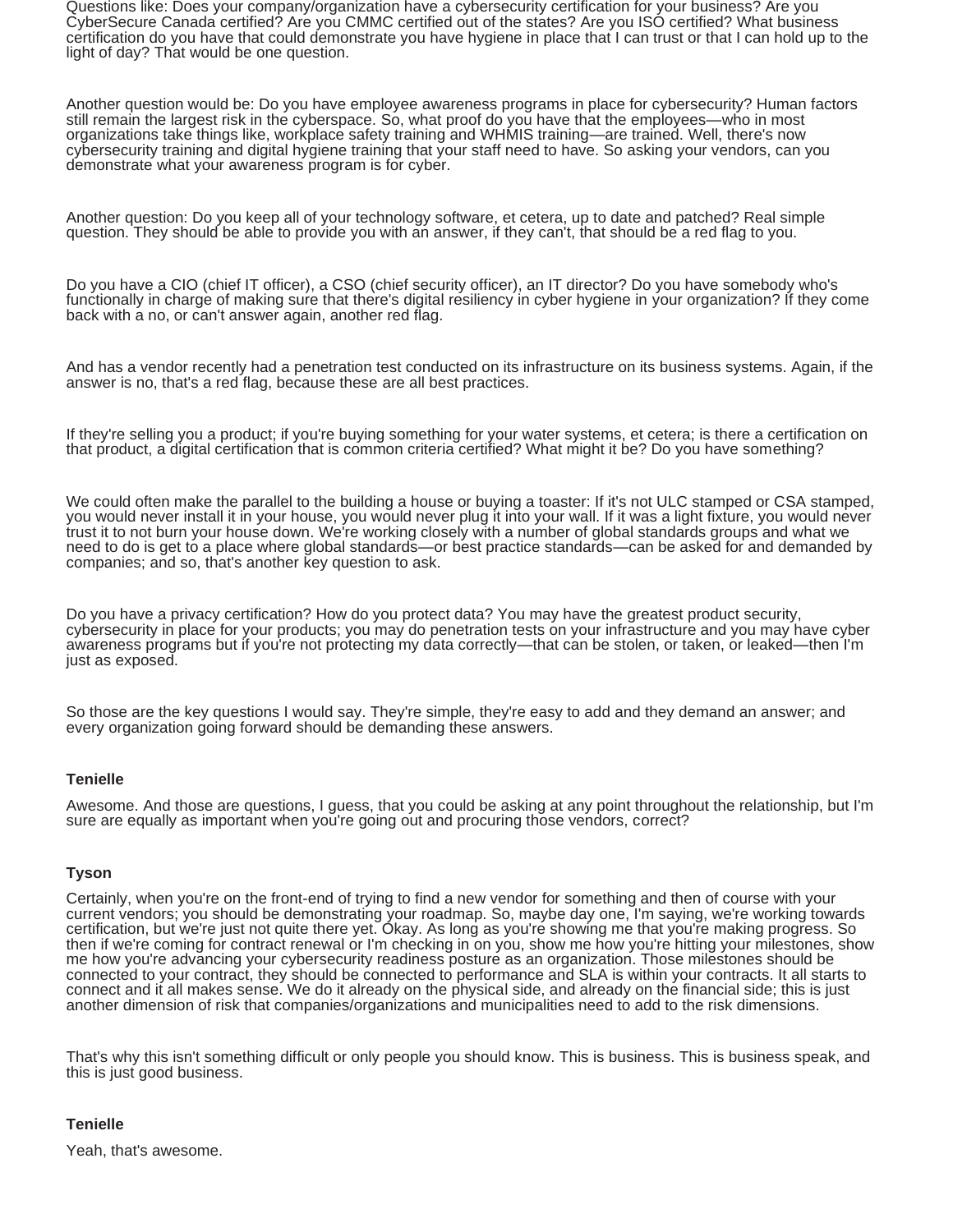So, rewinding all the way back to chat about the types of assets that could be vulnerable with your third-party vendors. Let's dive into a little bit on that front.

Obviously, we can talk about information, we can talk about everything that you provide them and how that could actually impact your municipality.

## **Tyson**

Yeah, it's an interesting kind of multidimensional chess going on here. So, I think on one dimension, it's pretty simple to think through and say, "okay, if I did a contract mapping exercise of my municipality," I say, "well, who do we have contracts with?"

You would find you have managed services providers in the IT and cybersecurity space; you have software vendors and hardware vendors; potentially IT, IOT or OT device companies that you work with that you've subcontracted; you probably have a third-party legal firm that you work with; you probably have contractors for service and support, whether it's for your roads, maintenance or water systems; you have third-party private security firms for the physical side of things.

Now, so you'd go ahead and map out all your contracts to say, "who do we have. Relationships with?" and you'd realize pretty quickly that you pretty much have a digital engagement in one way or another with all those groups. They're either sending you emails back and forth; they have access to some critical system that you need to run your municipality, et cetera.

So you would map them out and say, "which ones do I, or don't I have a digital relationship with? Of those I have a digital relationship with that habit some type of digital footprint inside my municipality, which ones are the most significant?" You'd then map those out.

The other one is to realize that sometimes it's two things. One is I could have very little digital footprint with you. We talked a little bit earlier about it prior to going on air here where, you think about WannaCry. When WannaCry took down Maersk, it was a contract accounting firm that sent an Excel file and that was the extent of that digital relationship between these two organizations. And so, you don't need a giant digital footprint if you're not leveraging, up-to-date patched software; if you're not having great, employee awareness programs implemented, then that compromised Excel file that gets in through your system can take you down just as easy as the company that manages your entire, water filtration system for the municipality that doesn't have good hygiene on its technology.

So looking at, do you have solid awareness, patch management, cyber hygiene, digital hygiene in place, and what's the size of that digital footprint you manage or operate on my behalf? Those would be the areas I would look at.

### **Tenielle**

Yeah, that's awesome. And obviously employee awareness is the biggest piece—and I think that'll be fed through all of our conversations on this podcast—is making sure your staff is engaged and the onus doesn't fall on one person. There should be a definite leader and someone owning the pack, but that cybersecurity needs to be intertwined through all aspects of the business, as we found out.

So, I guess chatting about employee awareness, what are some things that your internal team can do to protect those external relationships a super base level?

We've talked about the questions, we've talked about anything else, but is there anything else that can be happening internally to protect what's happening with those external contractors?

### **Tyson**

Yeah, it's fascinating topic and it, and again, we really empathize with the municipalities. Many of the Canada's municipalities are small, so if you have an internal team then things like planning the quarterly reviews of your key vendors for those that have the highest risk exposure into your organization. And again, this isn't IT, IOT or OT, this is business risk management.

This is the same as you asking a vendor that they could demonstrate that they're capable of delivering on time, and you'd want to stay on top of that. This is the same thing you want to stay on top of it. Can you show us that you've delivered employee awareness for this quarter within your organization? Can you show us that you have recently managed the patch that you've updated the patches for that software that you have installed in our systems? Can you demonstrate that you did actually do a pen test against your systems, as you said you would on an annual basis?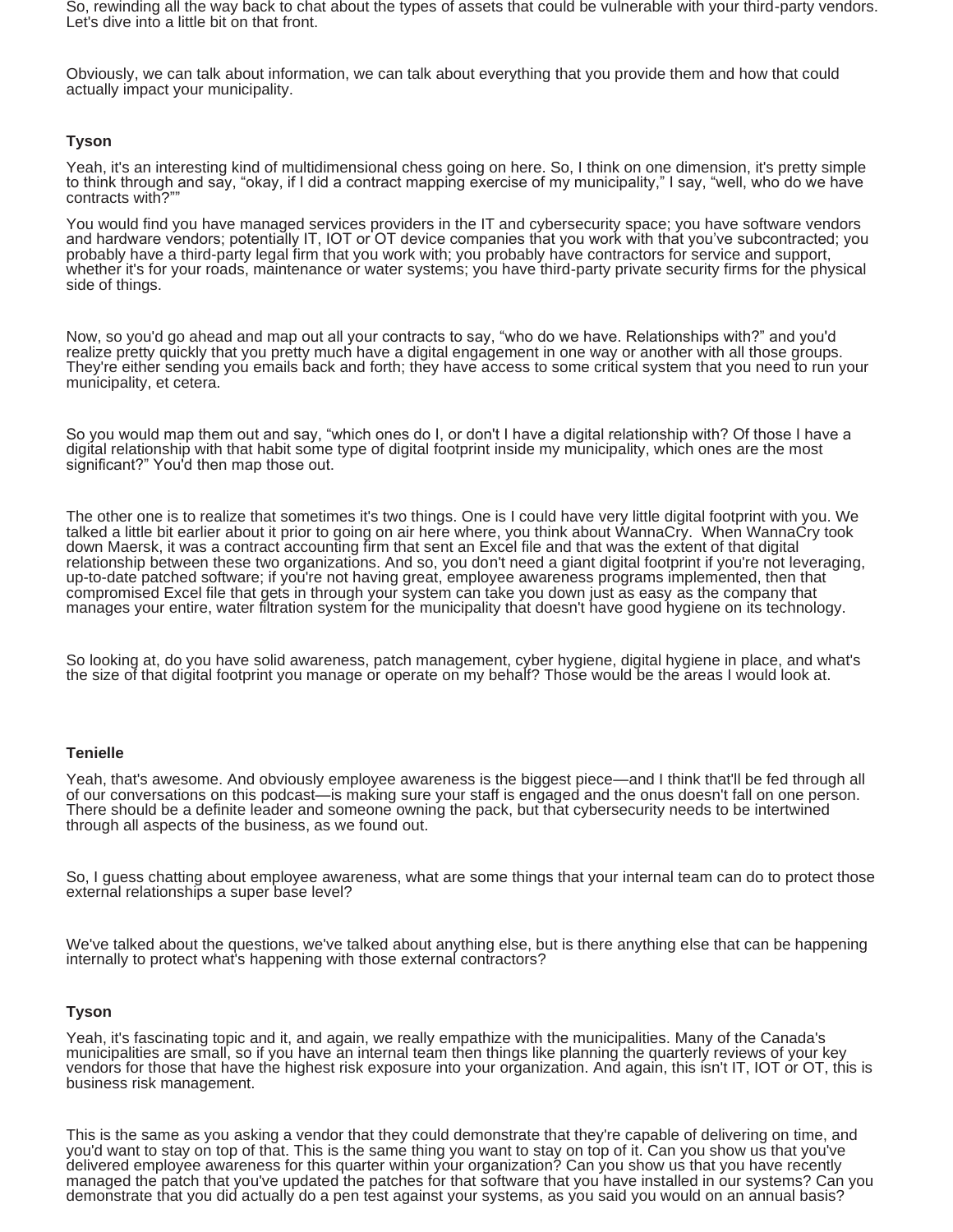So that internal team needs to hold those external vendors and teams accountable and, and really becomes an auditing process. And I know people don't like the word audit, that doesn't have any sex appeal to it, but good hygiene requires ongoing overview to make sure that people/companies are doing what they say they're doing.

That would be the best advice, this proactive risk management approach that you do in all other aspects of your life into your cyber/digital hygiene practices. And just add it in as deliverables for your internal team to keep the finger on the pulse of these external vendors.

## **Tenielle**

That's awesome. Let's chat a little bit about some of the incidents we've seen across Canadian municipalities in the last couple of years.

We know that that your firm has had a lot of experience with many of these municipalities. So, if you could pinpoint one and take some provide some lessons learned from those to our listeners, that would be fantastic.

### **Tyson**

Yeah, the municipal incidents that have happened, some of them have been very public. I mean, Stratford hats off to Stratford who were hit pretty hard.

A few years back and they made a point of saying, 'we're going to come public here and we're going to be a poster child for how we didn't do it right and how we got it right; and what we stress now.' And so challenge was, lessons get learned, but sometimes not fast enough.

And so, City of St. John here in the East Coast was hit pretty hard because it was under-resourced and had the inability to ensure the right controls were in place. And again, cyber hygiene, digital hygiene across the third-party environment was not being given the level of importance that it needs.

We see this in other municipalities. Recently, there was another incident in another municipality where it was bad luck, but fortunately it's preventable. It's not necessarily luck, it's about not keeping the doors open when they need to be closed.

So, I think one of the biggest things we see in what we try/stress is you're not reinventing a wheel here. There are playbooks out there from other municipalities that have been hit that are prepared to share what they've learned, but you have to be interested in this; you have to take this seriously. Like the very first question we started with here, the threat landscape is getting larger, not smaller.

If ransomware becomes the new dialing for dollars, this is the new scheme that we used to get calls about some wealthy Saudi prince that wanted to exfiltrate money out (i.e. "Can you just give me your bank account?"). This is the new dialing for dollars, Ransomware is the new dialing for dollars simple fraud scheme that low-level organized crime/criminals are able to exercise because we don't have enough controls in place. And municipalities, unfortunately, are a soft underbelly for this because of all these reasons that we just talked about: they're understaffed, underfunded, too busy putting out fires and keeping their municipality and their operations happening; assuming hygiene is being done by third-party vendors; assuming they can trust parties that they're working with.

I think one of the biggest—and I'm glad we're not here, I'm glad we're not talking about this—frustrations or myths is that people will say things like, "we have cyber insurance or we'll just pay the ransom," that's not prevention. That's not stopping something from happening.

You're assuming that, on a bad day there's some easy button you're going to hit where the insurance company will pay a ransom and everything gets turned back on because the bad guys are really nice guys and it's a small blip on the screen and everyone goes back to work. That's not how this rolls, this is not how this ends and we're seeing this.

What we're seeing across municipalities with the incidents that we've supported/helped or had some type of insight is the prevention side; it's hard work, but it's much more valuable. And we're actually seeing—as we have a number of insurance partners—is the ability for people/municipalities/organizations in general to get reinsured policies renewed or get a policy in the first place is dwindling because the actuaries in these insurance firms say, "if I can't measure how much you're taking this seriously and reducing your exposures, I'm not underwriting you."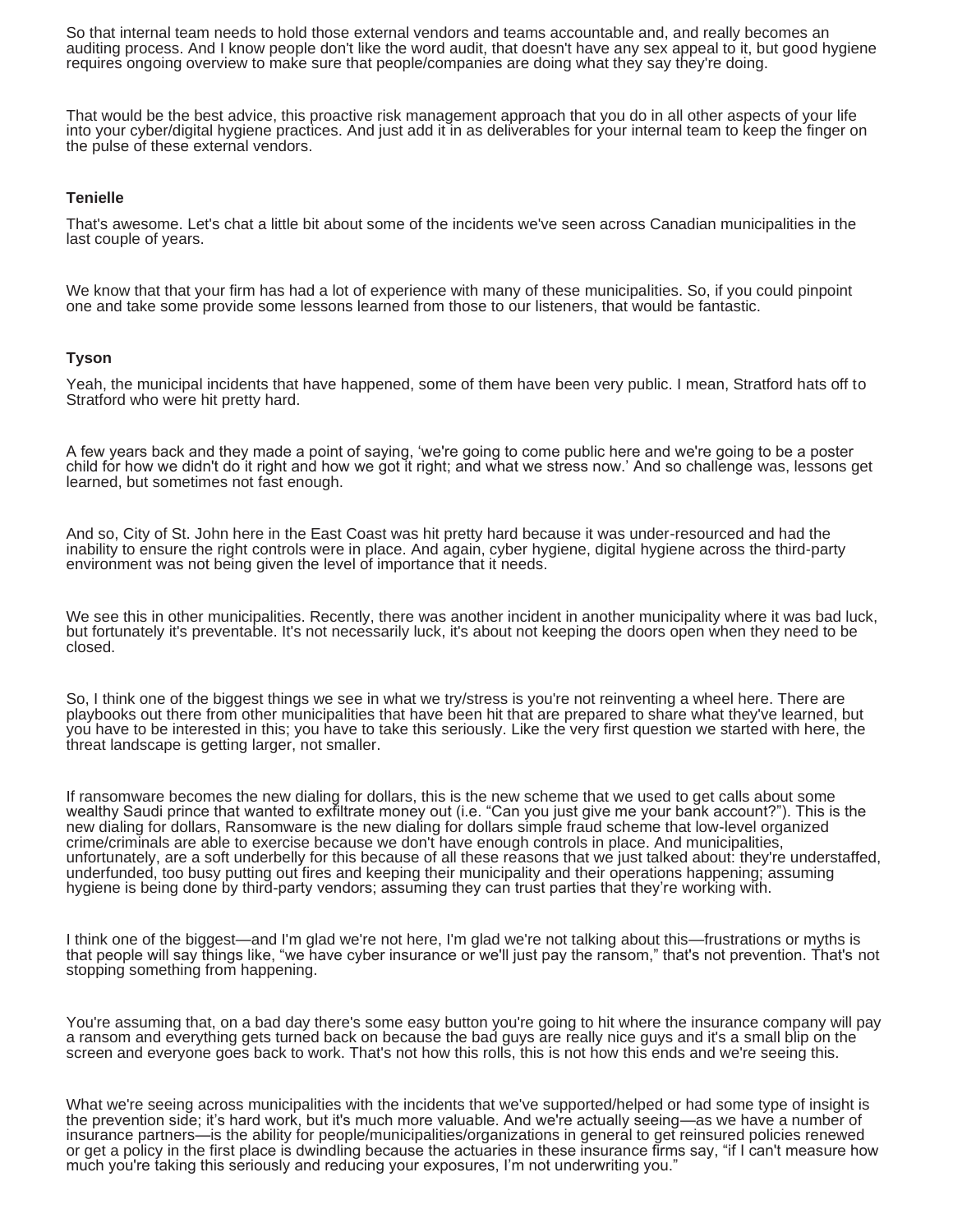And so, the house of cards is falling in on municipalities that aren't being proactive and upfront on things like thirdparty vendor screening and management because there's no backend support anymore; there is no insurance anymore.

There is no support for you on the backend because if you're not doing the right thing on the frontend, the backend is walking away from you.

## **Tenielle**

Right on and you touched about playbooks, so this is a good time to plug our Municipal Cybersecurity Best Practices guidelines that's up on the TECHNATION website and it's a great resource for municipalities to have a peek at on a baseline level. We've really tried to keep that document super on the ground level, very readable, very digestible on that front.

Chatting about municipalities: obviously time, resource and capital are big barriers when it comes to just overall cybersecurity wellness and "hygiene," as you said—I really like that word. What's one tactical thing—if a municipality has no experience in cybersecurity they've really kind of touched on this baseline—what's the first thing they should do in regards to their third-party vendors and the risks that come alongside?

## **Tyson**

Great question. And I certainly agree with you. I think the work that a TECHNATION is doing to provide some of these insights for municipalities are the baseline standards. This has to become your starting point for everything.

But if there was one big takeaway that I think is digestible and something that all these municipalities do: if you're a municipality that does not have your own security operating center or IT support group, or if you're outsourcing to a third-party managed services provider, ensure that relationship is managed closely.

What is the service level agreement? What are you asking of them? What services are they providing to you to answer those questions that we talked about earlier, that they should be asking on your behalf? Can they look at your environment that they're monitoring on your behalf? And make sure that the right questions being asked.

Can you engage a virtual CSO? Can you do a contract CSO on a few hours a month or a few hours a week that can come in and ask those hard questions for you and take a look at things? That would be the step I think is critical.

If you're big enough as a municipality where you have your own IT group and you have your own operating center and you're monitoring your own environments, don't let that group run autonomously. Make sure as the CAO or the leadership team of that municipality, that you're asking the hard questions that you can learn from these documents that TECHNATION has published. Ask, "please explain to me how we're mitigating this. How are we mitigating that? What have you done on this?"

If it's not your managed services provider that you're putting the thumb on, it should be your internal IT cybersecurity team that you're putting the thumb on. Get engaged, get knowledgeable, ask hard questions and demand answers.

# **Tenielle**

Right on, I think that's awesome.

# **Tyson**

A couple of things we can do to help is:

We have a tactical light risk assessment that Shelton Shaw from our team leads with our innovation infrastructure team here at Cyber NB which helps municipalities, do a base level review of what are they doing right now and where do they need to dig deeper.

Another one would be the transparency center initiative that we're running.

We are looking at demanding that organizations show their business certification for cyber hygiene and their product certification for their devices that they're installing/selling into the marketplace. And then privacy certifications. How are